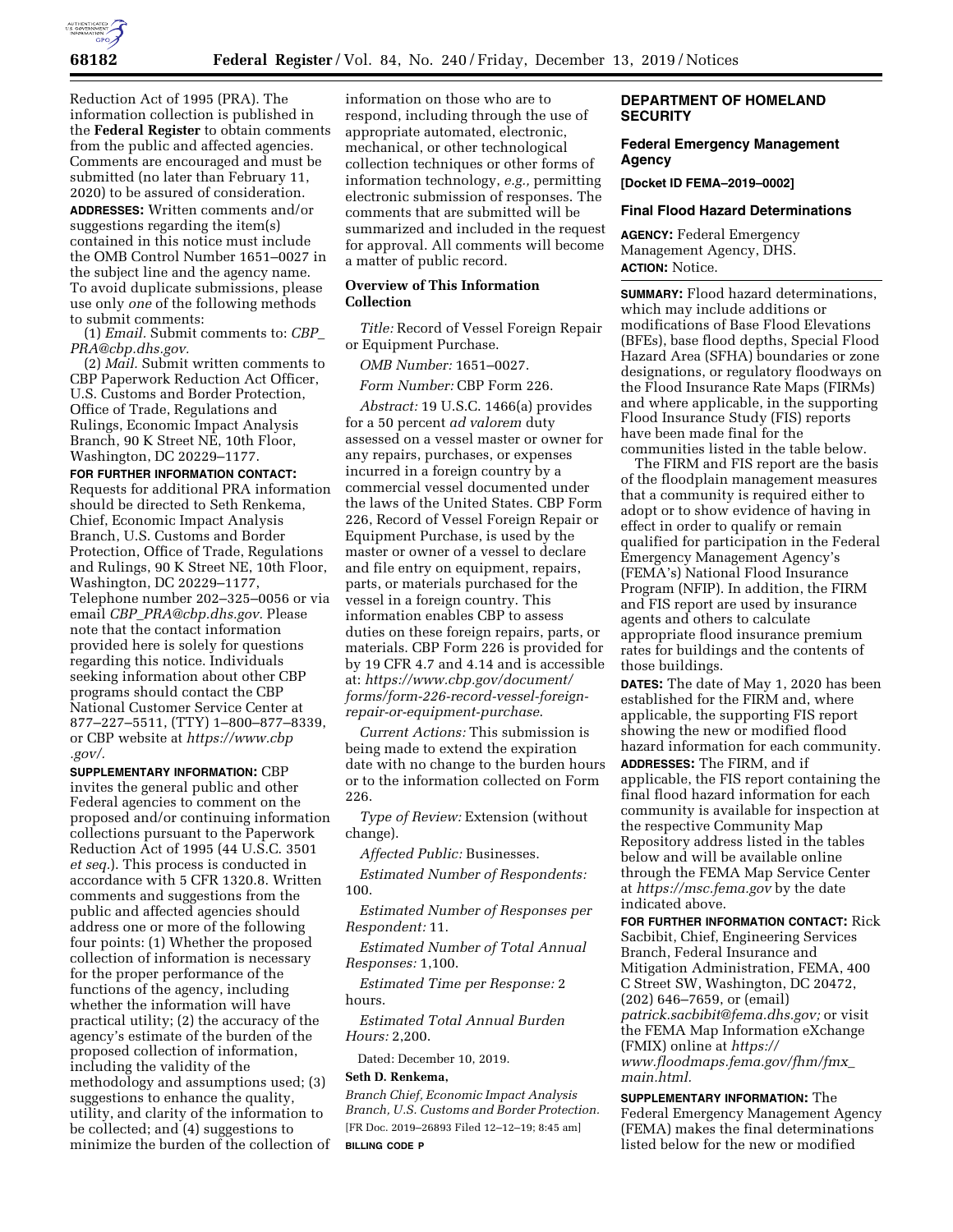flood hazard information for each community listed. Notification of these changes has been published in newspapers of local circulation and 90 days have elapsed since that publication. The Deputy Associate Administrator for Insurance and Mitigation has resolved any appeals resulting from this notification.

This final notice is issued in accordance with section 110 of the Flood Disaster Protection Act of 1973,

42 U.S.C. 4104, and 44 CFR part 67. FEMA has developed criteria for floodplain management in floodprone areas in accordance with 44 CFR part 60.

Interested lessees and owners of real property are encouraged to review the new or revised FIRM and FIS report available at the address cited below for each community or online through the FEMA Map Service Center at *[https://](https://msc.fema.gov) [msc.fema.gov.](https://msc.fema.gov)* 

The flood hazard determinations are made final in the watersheds and/or communities listed in the table below.

(Catalog of Federal Domestic Assistance No. 97.022, ''Flood Insurance.'')

### **Michael M. Grimm,**

*Assistant Administrator for Risk Management, Department of Homeland Security, Federal Emergency Management Agency.* 

| Community                                                                                  | Community map repository address                                                                                                                                                                                                                                                                                                                                                                                                                                                                                                                                                                                                                         |  |  |  |  |  |
|--------------------------------------------------------------------------------------------|----------------------------------------------------------------------------------------------------------------------------------------------------------------------------------------------------------------------------------------------------------------------------------------------------------------------------------------------------------------------------------------------------------------------------------------------------------------------------------------------------------------------------------------------------------------------------------------------------------------------------------------------------------|--|--|--|--|--|
| Grundy County, Missouri and Incorporated Areas<br>Docket Nos.: FEMA-B-1851 and FEMA-B-1910 |                                                                                                                                                                                                                                                                                                                                                                                                                                                                                                                                                                                                                                                          |  |  |  |  |  |
|                                                                                            | City Hall, 102 South Main Street, Galt, MO 64641.<br>City Hall, 213 East Main Street, Laredo, MO 64652.<br>City Hall, 303 Jefferson Street, Spickard, MO 64679.<br>Grundy County Courthouse, 700 Main Street, Trenton, MO 64683.<br>City Hall, 1100 Main Street, Trenton, MO 64683.<br>Grundy County Courthouse, 700 Main Street, Trenton, MO 64683.                                                                                                                                                                                                                                                                                                     |  |  |  |  |  |
| Randolph County, Missouri and Incorporated Areas<br>Docket No.: FEMA-B-1906                |                                                                                                                                                                                                                                                                                                                                                                                                                                                                                                                                                                                                                                                          |  |  |  |  |  |
|                                                                                            | City Hall, 401 Main Street, Clark, MO 65243.<br>City Hall, 205 South Main Street, Huntsville, MO 65259.<br>City Hall, 101 West Reed Street, Moberly, MO 65270.<br>Randolph County Courthouse, 372 Highway JJ, Suite A, Huntsville,<br>MO 65259.<br>Village Hall, 202 West Martin Street, Cairo, MO 65239.<br>Randolph County Courthouse, 372 Highway JJ, Suite A, Huntsville,<br>MO 65259.                                                                                                                                                                                                                                                               |  |  |  |  |  |
|                                                                                            | Vernon County, Missouri and Incorporated Areas<br>Docket Nos.: FEMA-B-1853 and FEMA-B-1910                                                                                                                                                                                                                                                                                                                                                                                                                                                                                                                                                               |  |  |  |  |  |
|                                                                                            | City Hall, 178 East 4th Street, Bronaugh, MO 64728.<br>City Hall, 110 South Ash Street, Nevada, MO 64772.<br>City Hall, 134 South Main Street, Schell City, MO 64783.<br>Vernon County Courthouse, 100 West Cherry Street, Suite 6, Nevada,<br>MO 64772.<br>Vernon County Courthouse, 100 West Cherry Street, Suite 6, Nevada,<br>MO 64772.<br>Vernon County Courthouse, 100 West Cherry Street, Suite 6, Nevada,<br>MO 64772.<br>Vernon County Courthouse, 100 West Cherry Street, Suite 6, Nevada,<br>MO 64772.                                                                                                                                        |  |  |  |  |  |
| Seward County, Nebraska and Incorporated Areas<br>Docket No.: FEMA-B-1908                  |                                                                                                                                                                                                                                                                                                                                                                                                                                                                                                                                                                                                                                                          |  |  |  |  |  |
|                                                                                            | City Hall, 505 1st Street, Milford, NE 68405.<br>City Hall, 537 Main Street, Seward, NE 68434.<br>Seward County Courthouse, 529 Seward Street, Seward, NE 68434.<br>Village Hall, 800 Dimery Street, Beaver Crossing, NE 68313.<br>Village Office, 220 Elm Street, Bee, NE 68314.<br>Village Records Office, 310 Hector Street, Cordova, NE 68330.<br>Garland Fire Department, 170 4th Street, Garland, NE 68360.<br>Village Office, 1140 May Street, Goehner, NE 68364.<br>Community Hall, 110 Ash Street, Pleasant Dale, NE 68423.<br>Community Hall, 155 South 3rd Street, Staplehurst, NE 68439.<br>Village Office, 466 1st Street, Utica, NE 68456. |  |  |  |  |  |

[FR Doc. 2019–26888 Filed 12–12–19; 8:45 am] **BILLING CODE 9110–12–P**